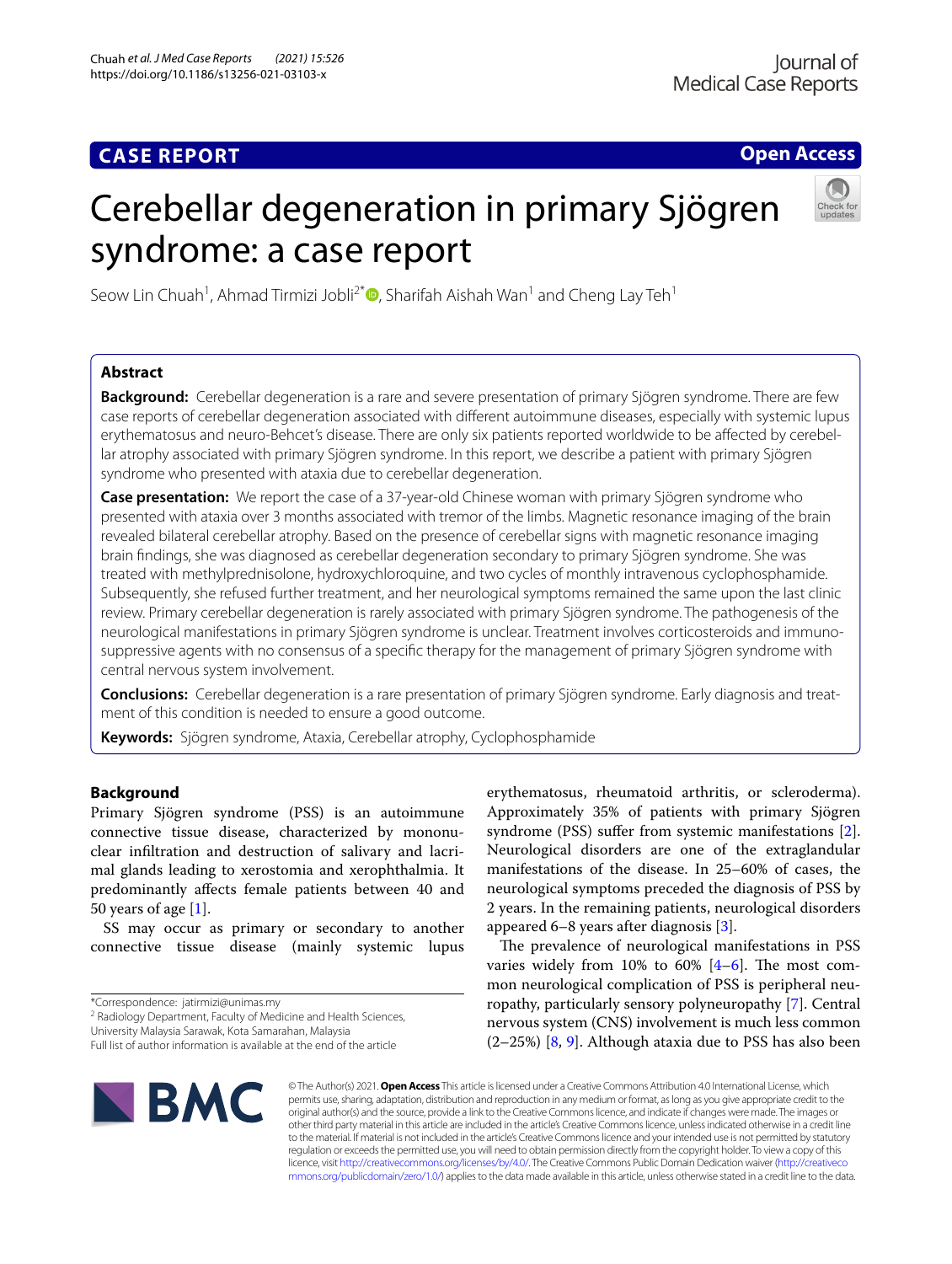described, marked cerebellar atrophy associated with PSS has rarely been reported  $[10, 11]$  $[10, 11]$  $[10, 11]$  $[10, 11]$  $[10, 11]$ . There are few reports of cerebellar degeneration associated with diferent autoimmune diseases, especially with SLE [\[12](#page-4-10), [13\]](#page-4-11) and neuro-Behcet's disease [\[14,](#page-4-12) [15\]](#page-4-13). In this case report, we describe a patient with PSS who presented with ataxia due to cerebellar degeneration.

This case highlights the challenges in the evaluation of a patient who presents with cerebellar signs. There is a wide range of potential causes that need to be considered and excluded. We also performed a literature review of previously published cases.

#### **Case presentation**

A 37-year-old Chinese female with a history of primary Sjögren syndrome presented with progressive unsteady gait for 3 months. She frst presented with infammatory arthritis involving bilateral shoulders, wrists, hands, knees, and feet in 2014. She also had sicca syndrome, and she tested positive for Schirmer's test in both eyes. Her anti-SSA was positive. Laboratory tests were positive for speckled-type antinuclear antibodies and rheumatoid factor. Anti-double-stranded deoxyribonucleic acid (anti dsDNA) antibody test was negative. Assay for antiphospholipid antibodies (anticardiolipin and anti-*B*2 glycoprotein), SS-B/anti-La, human immunodeficiency virus (HIV) antibody, hepatitis B surface antigen (Hbs antigen), and hepatitis C virus (HCV) antibody were all negative. She was diagnosed as PSS and treated with prednisolone, hydroxychloroquine, and methotrexate. One year later, she developed bilateral lower limb numbness and a nerve conduction study showed evidence of mononeuritis multiplex involving bilateral tibial and peroneal nerves. She was treated with intravenous methylprednisolone leading to full neurological recovery later.

In August 2016, she presented with bruises, thrombocytopenia (platelets  $5 \times 10^3/\mu$ L) and leukopenia (total white cells (TWC):  $3.3 \times 10^3/\mu$ L). She underwent further workup, and bone marrow aspiration and trephine (BMAT) showed increased megakaryopoiesis, which was suggestive of peripheral destruction of platelet. B-lymphoproliferative studies showed no evidence of clonal B-lymphoproliferative disorder. Computed tomography (CT) of the neck, thorax, abdomen, and pelvis revealed multiple prominent intraparotid, cervical, left supraclavicular, and bilateral axillary lymph nodes; posterior nasopharynx difuse bulkiness was likely due to lymphoid tissue. Fine needle aspiration cytology (FNAC) of posterior nasal space demonstrated scattered lymphoid cells likely due to forid reactive lymphoid proliferation. She was treated with intravenous immunoglobulin (IVIG) 1 mg/kg/day and followed by prednisolone 70 mg with

gradual tapering dose. Her blood counts normalized subsequently. In 2017, she was treated for herpes zoster infection.

In January 2018, she had palpable cervical lymph nodes. CT scan reported multiple prominent lymph nodes in the neck and difuse enlargement of the parotid glands. The large right-sided intraparotid mass was markedly reduced. The axillary lymph nodes noted previously had also reduced. However, interval development of multiple pulmonary nodules with areas of consolidation were seen. There were stable cystic changes in the lungs. Biopsy of the posterior nasal space showed atypical lymphoid infltrate. Flow cytometry of the posterior nasal space reported intermediate-size, kappa-restricted B-cells along with increased plasma cells, suggestive of marginal zone lymphoma. PET scan revealed fuorodeoxyglucose (FDG)-avid bilateral cervical, and right intraparotid nodes were suspicious for disease. Bilateral multiple minimal to intensely FDG-avid pulmonary nodules of varying sizes were seen. Subsequently, she refused further interventions and was discharged with hydroxychloroquine 200 mg, prednisolone 7.5 mg, and calcium carbonate 1 g daily.

There was history of nonadherence to medical therapy since 2014. She was not under rheumatology follow-up since March 2018. She only took 5 mg of prednisolone, 500 mg of calcium carbonate, and thyroxine 100 μg daily from her general practitioner after she was noted to have hypothyroidism.

She presented to us in 2019 with 3 months history of unsteady gait and tremors over all four limbs. There was no family history of gait disturbance or familial history of neurological disorders. The patient had no exposure to toxins such as alcohol. She denied smoking and recreational drug usage. She was married with no children. She lost her job as a clerk since she acquired unsteady gait. There was no known food intolerance, medication allergy, or signifcant past surgical history.

On examination, the patient was afebrile and normotensive with a pulse rate of 80 beats per minute. Respiratory, cardiovascular, and abdominal examinations were normal. Her neurological examination revealed ataxia. She was unable to walk without assistance. She also had dysmetria, dysarthria, and intention tremor of the four limbs, especially her hands. Other motor and sensory examinations were normal. Her deep tendon reflexes were normoactive, and her plantar responses were flexor bilaterally. She had horizontal nystagmus and titubation. Examination of the cranial nerves did not reveal any abnormalities. There was Jaccoud deformity of both hands with limited range of movement of the right wrist.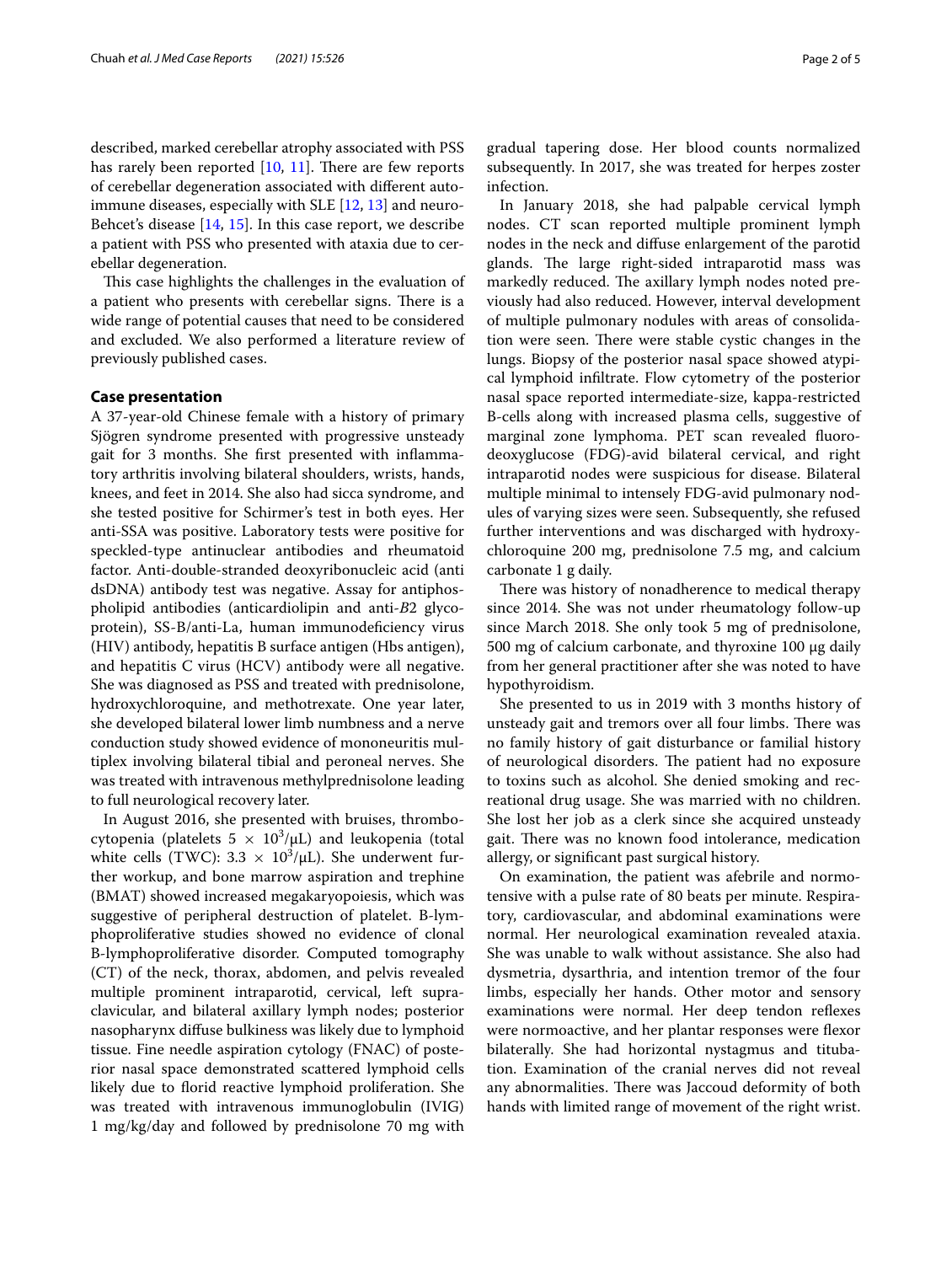She did not have active synovitis. Left parotid swelling was present. There was no lymphadenopathy.

#### **Investigations**

Laboratory investigations reveal hemoglobin of 11.8 g/ dL, white blood cells of  $5.08 \times 10^3/\mu$ L, and platelet counts of  $285 \times 10^3/\mu L$ . Her renal profile revealed creatinine level of 60 mmol/L with no electrolyte imbalance. Liver function test showed slightly low albumin level at 33 g/L with normal liver enzymes. Urinalysis did not show significant abnormality. Thyroid function tests were normal with T4 of 13.3 μg/dL and TSH of 4.09 mU/L. Serum glucose level was 5.1 mmol/L. Paraneoplastic markers such as anti-Yo, Ri, Ma, Hu, CV2, and amphiphysin were all negative. Magnetic resonance imaging (MRI) of brain showed cerebellar atrophy (Fig. [1\)](#page-2-0). CT neck/thorax showed bilateral parotid and submandibular microcytic appearance with cystic lung and airspace opacities suggestive of lymphocytic interstitial pneumonia. Fine needle aspiration cytology (FNAC) of the left parotid gland was done and revealed reactive lymphoid hyperplasia.

With her background of poorly controlled PSS and clinical features of cerebellar signs consistent with the MRI fndings, she was diagnosed with cerebellar degeneration secondary to PSS. She was treated with intravenous methylprednisolone 500 mg daily for 3 days and then maintenance therapy with oral prednisolone 30 mg daily. One gram of intravenous cyclophosphamide was also administered, and she was planned for further monthly cycles of cyclophosphamide. She was started on 200 mg of hydroxychloroquine. Tenofovir was given in view of her positive hepatitis B core antibody. She was seen by hematology team, and the team commented that

the initial suspicious of marginal zone lymphoma in January 2018 was probably erroneous as the lesions did not progress. She received two cycles of monthly intravenous cyclophosphamide. Subsequently, she refused further treatment in our center and opted for a second opinion. The patient was lost to follow-up after that. Upon last follow-up, her neurological symptoms remained the same.

## **Discussion**

We report the case of a 37-year-old woman with primary Sjögren syndrome who presented with ataxia over 3 months associated with tremor of the limbs. Based on the presence of cerebellar signs with MRI brain fndings, she was diagnosed with cerebellar degeneration secondary to PSS. Primary cerebellar degeneration is rarely associated with PSS. We evaluated possible causes of primary cerebellar degeneration in our patient, including alcohol, drug abuse, paraneoplastic manifestations, autoimmune disorders, and a rare manifestation of HIV infection [[16](#page-4-14)]. Diagnosis by exclusion ultimately led to the conclusion that her cerebellar degeneration was due to poorly controlled PSS. Her disease was not well controlled since onset in 2014, which involved the joints, hematological, and neurological system.

Our patient had both peripheral and central nervous system involvement as evidenced by her previous history of mononeuritis multiplex and the current onset of cerebellar ataxia due to cerebellar atrophy. In contrast to the uniform features of the peripheral nervous system complications of PSS, CNS abnormalities are associated with a much wider spectrum of manifestations. In the largest cohort of 431 PSS patients published in 2010, the most frequent picture of CNS involvement was a recurrent

<span id="page-2-0"></span>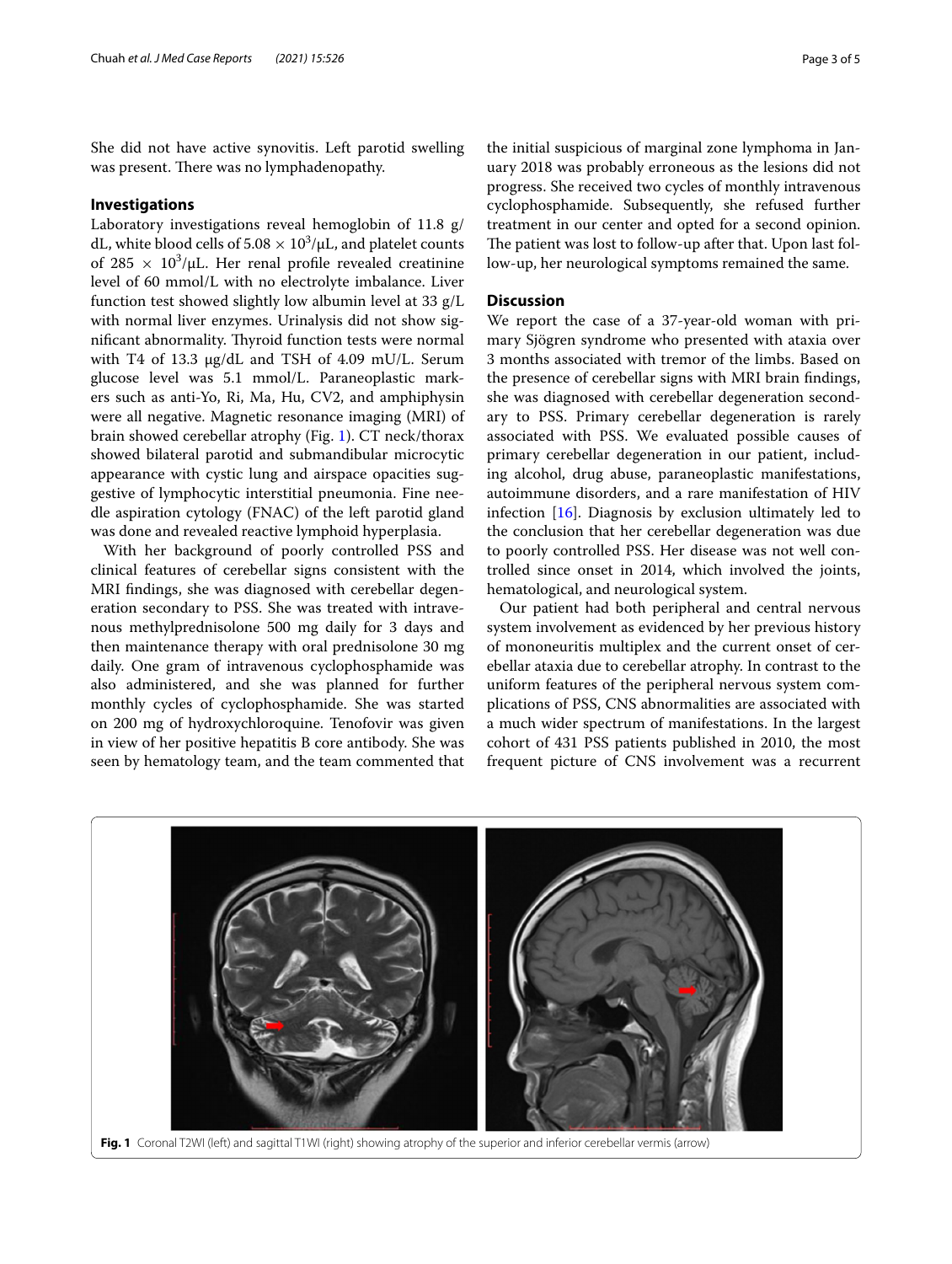subacute encephalopathy characterized by memory loss, cognitive dysfunction, visual disturbances, and dizziness  $[10]$  $[10]$ . The first description of cerebellar syndrome in association with PSS was defned by Attwood and Poser in 1961 [[17](#page-4-15)]. Primary cerebellar degeneration is rarely associated with PSS. To our knowledge, there are only six case reports (Table [1\)](#page-3-0) of cerebellar atrophy associated with PSS [\[11](#page-4-9), [18–](#page-4-16)[22](#page-4-17)].

The first case of cerebellar ataxia with cerebellar atrophy was reported by Terao *et al.* in 1994 [\[18](#page-4-16)]. The patient was a 61-year-old gentleman who presented with progressive onset of ataxia and vertigo. His neurological symptoms improved with steroids alone. There was another study by Heidary *et al*. in 2018 in which the patient's cerebellar ataxia improved with steroids and cyclophosphamide [\[19](#page-4-18)]. In contrast to these two studies, our patient did not have similar neurological improvement despite being given a high dose of steroid and cyclophosphamide. The suboptimal control of her disease since 2014 and delay in seeking medical treatment probably contributed to her poor outcome. Her cerebellar atrophy is most likely irreversible. In the other four case reports, there was no signifcant neurological improve-ment by medical treatment [\[11,](#page-4-9) [20–](#page-4-19)[22\]](#page-4-17). To date, there is no consensus of a specifc therapy for the management of Sjögren's syndrome with CNS involvement.

The pathophysiology of cerebellar atrophy in SS has yet to be elucidated. Some studies have postulated that antibodies and ischemia may play a signifcant role, resulting in microinfarcts or macroinfarcts [[4](#page-4-3), [23\]](#page-4-20). In addition to cerebellar atrophy, Terao *et al*. [[18](#page-4-16)] and Farhat *et al*. [[21\]](#page-4-21) reported additional signs of CNS infammation, such as gadolinium enhancement or cerebellar white-matter fuid attenuated inversion recovery (FLAIR) hyperintensities, which were absent in our patient. The absence of hyperintense lesions on MRI suggests that vasculitis or demyelination is unlikely in our case. Owada *et al*. [[11\]](#page-4-9) and Terao *et al*. [[18](#page-4-16)] reported presence of an autoantibody reactive to Purkinje cells in the CSF. We did not test for the presence of common antineuronal antibodies as the test was unavailable. However, most published cases of SS-related cerebellar degeneration reported negative antineuronal antibodies screen  $[20, 21]$  $[20, 21]$  $[20, 21]$  $[20, 21]$ . The course of the disease of neuro-Sjögren can be multiple sclerosislike with relapsing–remitting modality or progressive. In Massara's paper, it was proven that CNS involvement may even precede clinical diagnosis of SS by many years, with patients misdiagnosed as multiple sclerosis fulflling the diagnosis criteria [[10\]](#page-4-8).

The risk of B-cell lymphoma in PSS patients is 15 to 20 times higher than in the general population (lifetime risk, 5–10%), a fnding that has been attributed to the chronic B-cell activation in this PSS. These lymphomas are mostly B-cell non-Hodgkin's lymphomas with a predominance of the low-grade, marginal-zone histological type. Lymphomas often develop in organs in which PSS is active, such as the salivary glands and thus are primarily mucosa-associated lymphoid tissue (MALT) lymphomas [[24,](#page-4-22) [25\]](#page-4-23). Our patient is at high risk of having lymphoma

|                        |    |   | Age Sex Neurologic deficits                                                                            | <b>MRI</b> brain findings                                                                                         | Autoantibody            | <b>Treatment received</b>         | <b>Treatment</b><br>effect |
|------------------------|----|---|--------------------------------------------------------------------------------------------------------|-------------------------------------------------------------------------------------------------------------------|-------------------------|-----------------------------------|----------------------------|
| Terao et al. 1994      | 61 | M | Ataxia, dysarthria, vertigo                                                                            | Cerebellar and frontal<br>lobe atrophy, multiple<br>high-signal-intensity<br>lesions                              | Antineuronal Ab $(+)$   | Steroid                           | $^{+}$                     |
| Owada et al. 2002      | 55 | F | Motor weakness, ataxia,<br>sensory disturbance,<br>depression, apathy                                  | Cerebellar and cerebral<br>cortex atrophy                                                                         | Antineuronal Ab $(+)$   | Steroid                           |                            |
| Kim et al. 2012        | 46 | F | Gait and limb ataxia,<br>depression, delusion                                                          | Cerebellar atrophy with<br>an enlarged fourth ventri-<br>cle and cisterna magna                                   | Paraneoplastic Ab $(-)$ | Steroid                           |                            |
| Farhat et al. 2016     | 30 | F | Cerebellar ataxia worsen-<br>ing over 4 years associ-<br>ated with tremor of the<br>limbs and the head | Bilateral hyperintensi-<br>ties affecting periven-<br>tricular white matter.<br>with marked cerebellar<br>atrophy | Paraneoplastic Ab $(-)$ | Steroid and cyclophos-<br>phamide |                            |
| Maciel et al. 2017     | 36 | F | Ataxia, dysarthria                                                                                     | Cerebellar atrophy                                                                                                | Not done                | Steroid and cyclophos-<br>phamide |                            |
| Heidary et al. 2018 22 |    | F | Ataxia with tremor of four<br>limbs                                                                    | Cerebellar atrophy                                                                                                | Not done                | Steroid and cyclophos-<br>phamide | $+$                        |

#### <span id="page-3-0"></span>**Table 1** Previous reports of cerebellar degeneration secondary to PSS

Ab, antibody; F, female; M, male; (+), positive; (−), negative